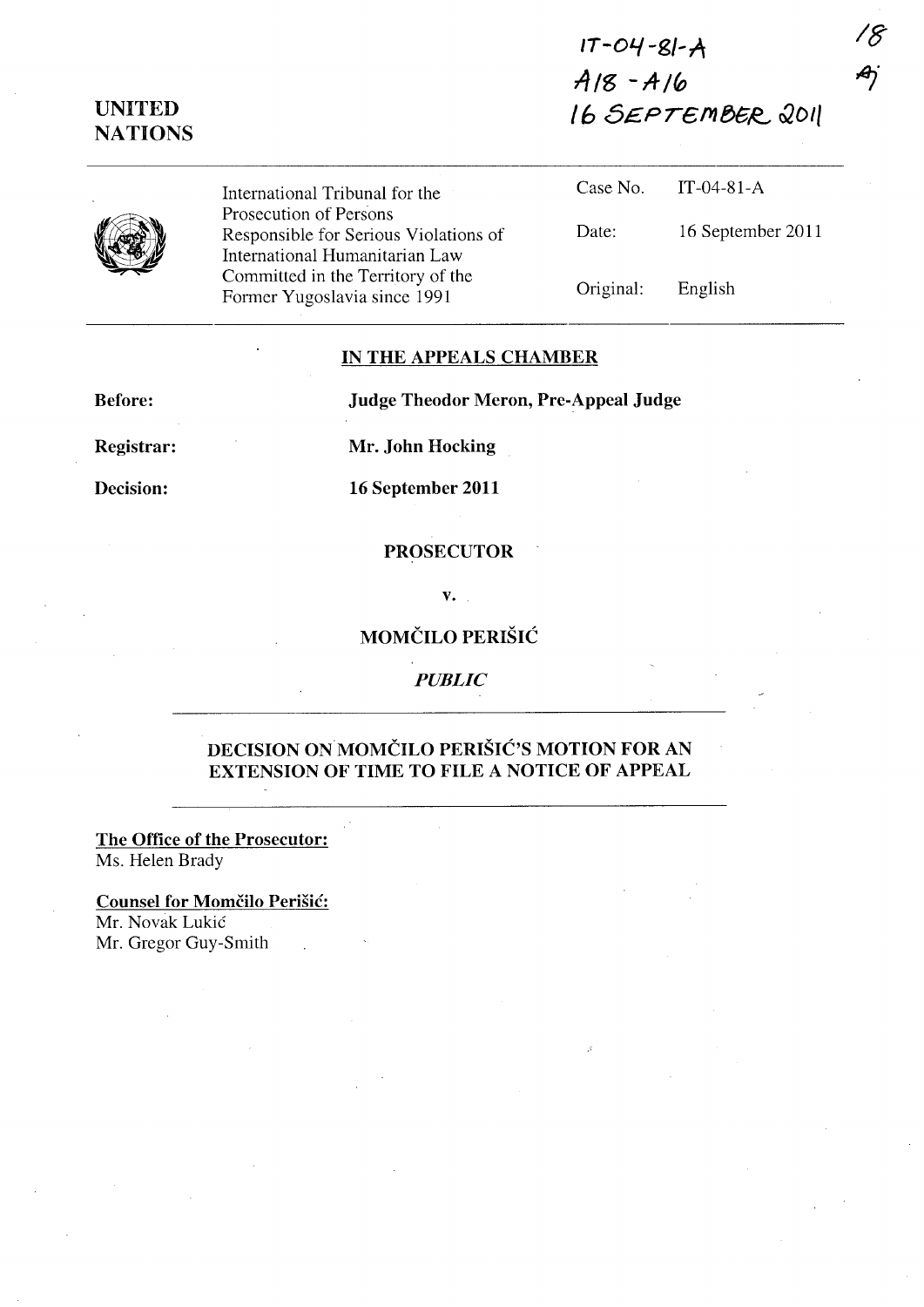**I, THEODOR MERON,** Judge of the Appeals Chamber of the International Tribunal for the Prosecution of Persons Responsible for Serious Violations of International Humanitarian Law Committed in the Territory of the former Yugoslavia since 1991 ("Appeals Chamber" and "Tribunal", respectively), and Pre-Appeal Judge in this case; $^1$ 

**NOTING** the Judgement of Trial Chamber I rendered on 6 September 2011 ("Judgement");<sup>2</sup>

**BEING SEIZED OF** the "Motion for an Extension of Time to File a Notice of Appeal", filed by Counsel for Momičilo Perišić ("Perišić") on 13 September 2011 ("Motion"), by which Perišić seeks an extension of time of 30 days beyond the time allotted by the Rules of Procedure and Evidence ("Rules"), up to and including 8 November 2011, to file any notice of appeal;<sup>3</sup>

**NOTING** the "Prosecution Response to Defence Motion for Extension of Time", filed by the Office of the Prosecutor ("Prosecution") on 15 September 2011 ("Response"), which does not oppose the Motion but requests an equivalent 30 day extension of time to file any notice of appeal if the Motion is granted; $4$ 

**CONSIDERING** that, pursuant to Rule 108 of the Rules, parties seeking to appeal a trial judgement should file their notices of appeal no later than 30 days from the date of the judgement;

**RECALLING** that pursuant to Rules 127(A)(i) and 127(B) of the Rules, the pre-Appeal Judge may, on good cause being shown, enlarge the time limits prescribed under the Rules;

**NOTING** Peristic's submission that good cause exists for granting the Motion in light of, *inter alia*, the length and complexity of the Trial Judgement and the record upon which it was based;<sup>5</sup>

**CONSIDERING** the length of the Judgement and the complexity of the issues it raises;

**CONSIDERING** that it is in the interests of justice to ensure that the parties have sufficient time to prepare meaningful notices of appeal in full conformity with the applicable provisions;

**FINDING** on this basis that good cause exists for granting both Perisic and the Prosecution an extension of 30 days beyond the time allotted by Rule 108 of the Rules in which to file notices of appeal;

Case No.: IT-04-81-A 16 September 2011

<sup>&</sup>lt;sup>1</sup> Order Designating a Pre-Appeal Judge, 15 September 2011.

<sup>&</sup>lt;sup>2</sup> Prosecutor v. Momčilo Perišić, Case No. IT-04-81-T, Judgement (public with confidential Annex C), 6 September 2011.

Motion, para. 14.

Response, para. 2.

Motion, paras 4-10.